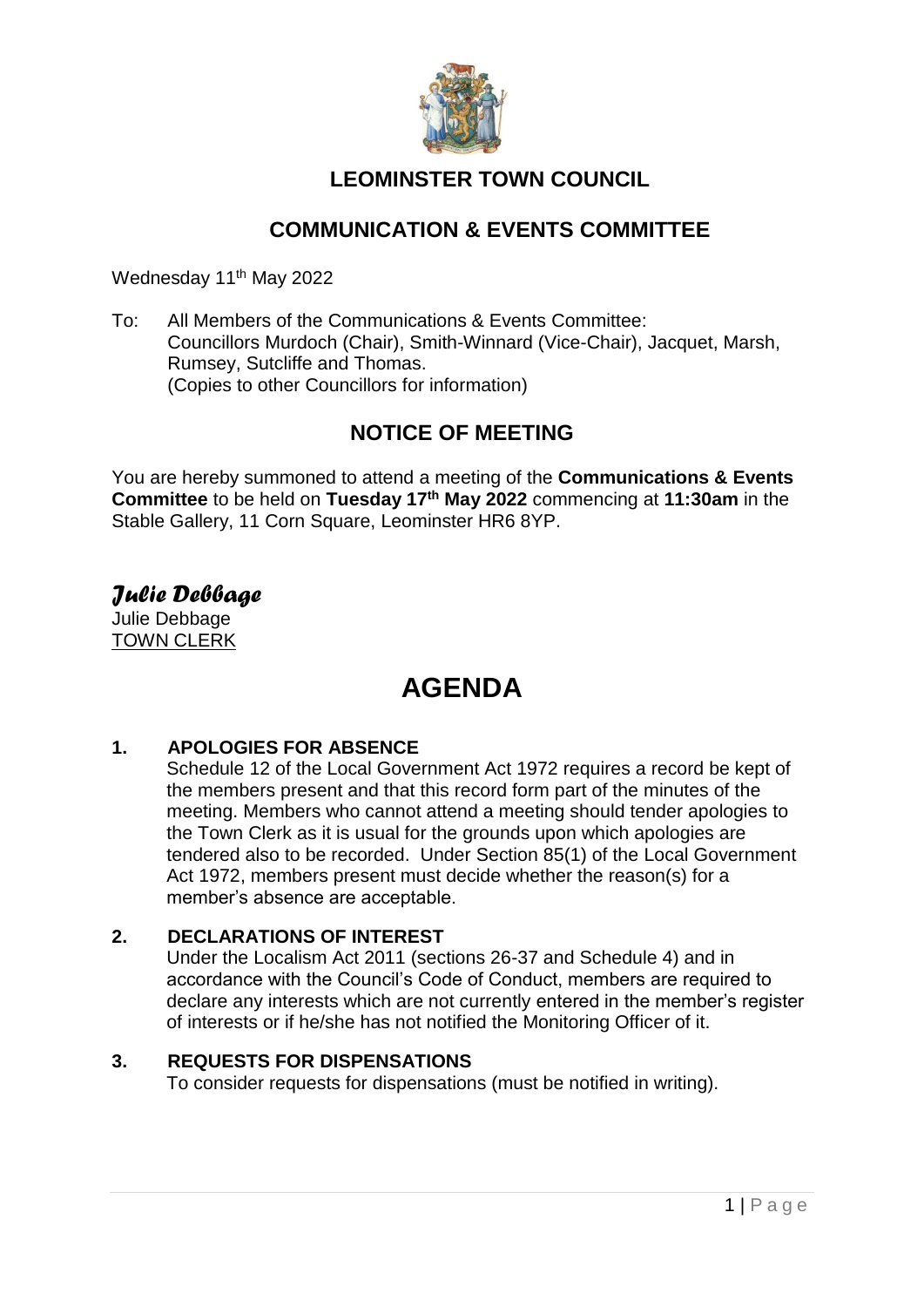**AGENDA**

### **4. QUESTIONS FROM THE PUBLIC (maximum 15 minutes)**

To receive questions and statements from members of the public as provided for in Standing Orders.

### **5. MINUTES OF PREVIOUS MEETING**

To receive and approve as a correct record the minutes of the Communications & Events Committee meeting held on Tuesday 15th March 2022.

#### **6. CLERK'S REPORT**

To receive the Clerk's Report on matters outstanding that may not appear on the agenda.

#### **7. MARKET OFFICER'S REPORT**

To receive the attached report from the Market Officer.

**8. TOURIST INFORMATION CENTRE** To receive the attached report from the TIC Manager.

#### **9. COMMUNICATIONS & EVENTS UPDATE**

To receive the attached report from the Town Clerk.

### **10. DATE OF NEXT MEETING**

The next meeting of the Committee will be held on Tuesday 12<sup>th</sup> July 2022 at 11:30am in the Stable Gallery, 11 Corn Square, Leominster HR6 8YP.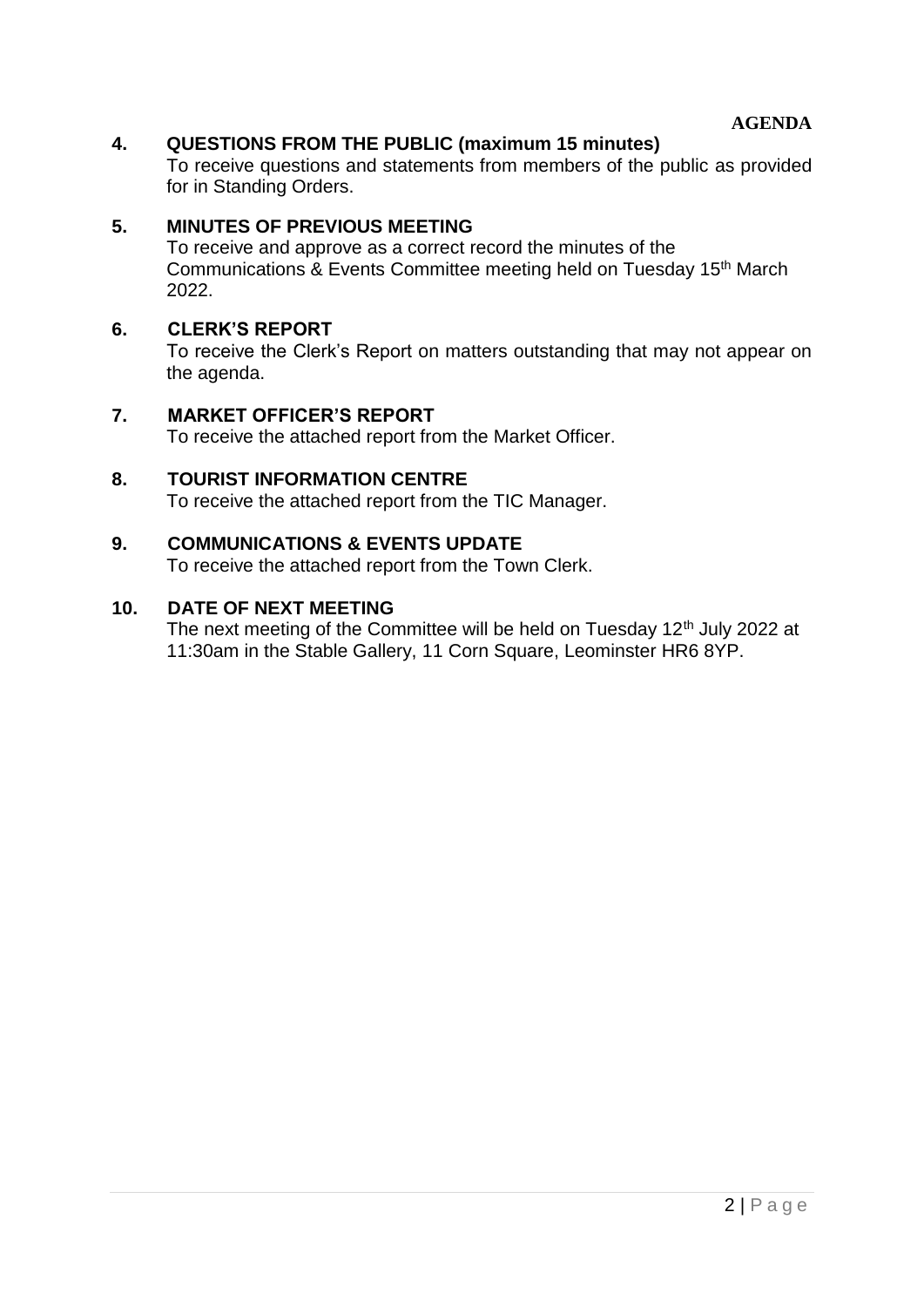### **MINUTES (AGENDA Item 5) LEOMINSTER TOWN COUNCIL**

### **COMMUNICATIONS & EVENTS COMMITTEE**

Minutes of the Communications & Events Committee meeting held on Tuesday 15th March 2022 commencing at 11:30am in the Stable Gallery, 11 Corn Square, Leominster, HR6 8YP.

**MEMBERS PRESENT:** Councillors Murdoch (Chair), Smith-Winnard (Vice-Chair), Jacquet, Marsh, Rumsey, Sutcliffe and Thomas.

**OFFICERS PRESENT:** Town Clerk, Democratic Services Officer, Market Officer, TIC Manager, Projects & Grants Officer, Tourism & Media Assistant.

**ALSO PRESENT:** Programme Development Officer for Leominster Cultural **Consortium** 

### **CE54/21 APOLOGIES FOR ABSENCE**

No apologies for absence were received.

- **CE55/21 DECLARATIONS OF INTEREST**
	- Cllr Sutcliffe Farmers Market
- **CE56/21 REQUESTS FOR DISPENSATIONS** No requests for dispensations had been received.
- **CE57/21 QUESTIONS FROM THE PUBLIC** There were no members of the public present. No issues were raised.

### **CE58/21 MINUTES OF PREVIOUS MEETING**

Committee **RESOLVED** that the minutes of the Communications and Events Committee meeting held on Tuesday 11th January 2022 be agreed and signed as a correct record.

### **CE59/21 CLERK'S REPORT**

 **Leominster Independents Day (Saturday 12th March 2022)** – The event was widely advertised and well attended with many visitors from out of town. Free parking was available in Council car parks. The event included a Children's Lion Trail around the town resulting in some shops attracting new customers. Free tote bags were given out to people who spent £10 in local shops. Bags are still available through the TIC on production of a receipt to show that £10 has been spent in a local shop.

The Business Project Officer has circulated a survey to local businesses for their feedback and will be producing a full report on the event.

### **CE60/21 MARKET OFFICER'S REPORT**

The Market Officer presented a report updating Committee on the Leominster markets. Following discussion, it was **RESOLVED:**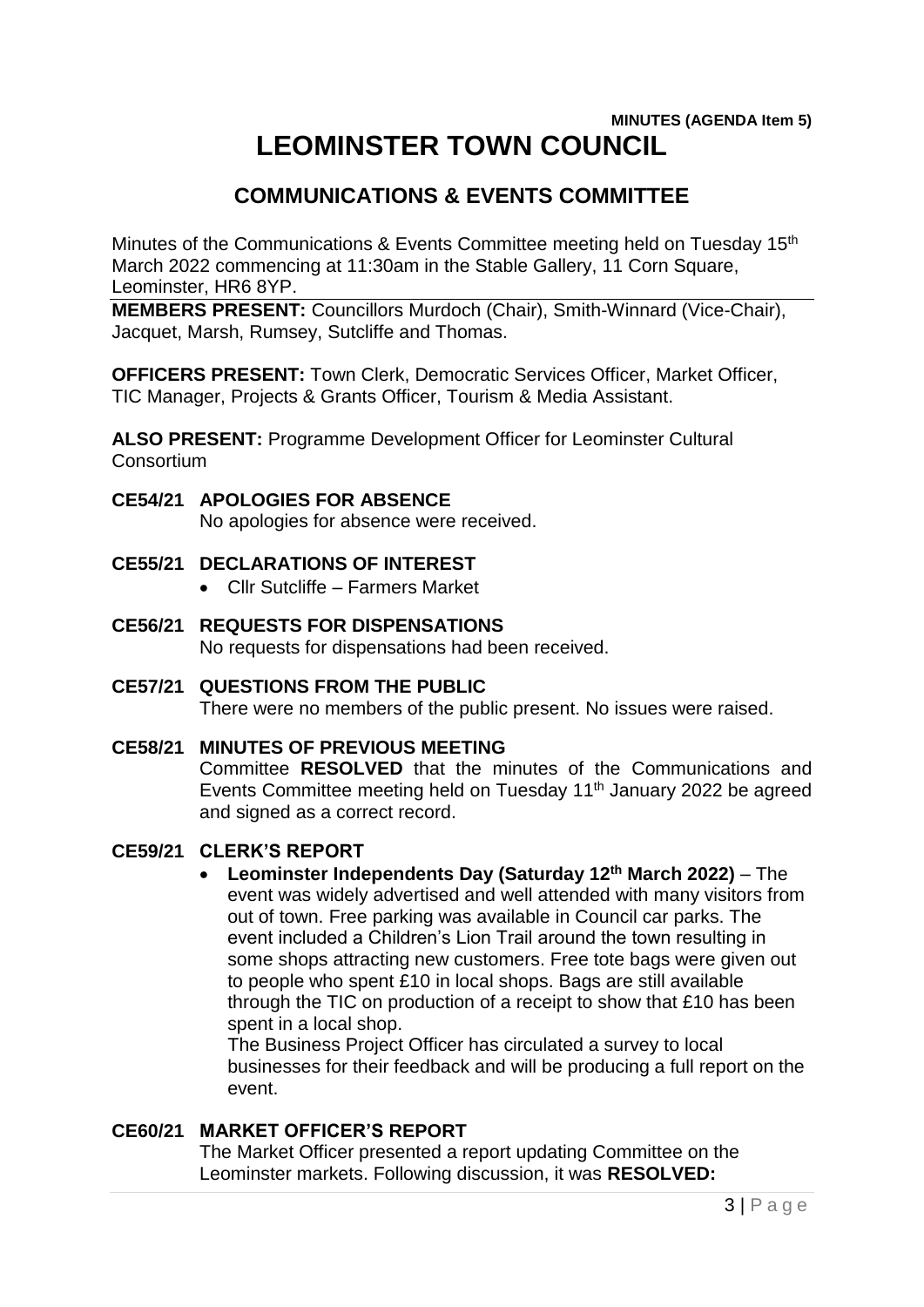- To note the report;
- To note that the current market layout is under review;
- To consider repositioning power points in Corn Square under the proposed public realm improvements;
- To consider holding events in Corn Square, in the afternoon, following the monthly Farmers market;
- To contact Earl Mortimer College and Leominster Primary School to find out if they would be interested in providing entertainment in Corn Square;
- To note that the HSHAZ works in Corn Square are due to commence in January 2023. Market traders will be advised of alternative plans, whilst the works are taking place, when full details are available.

### **CE61/21 TOURIST INFORMATION CENTRE**

The Centre report was presented by the TIC Manager, Mrs Gill Ding. Following discussion, it was **RESOLVED:**

- To note the report;
- To subscribe to membership of VisitHerefordshire;
- To consider appointing a Councillor to represent the Council in respect of VisitHerefordshire;
- To note that the TIC Manager thanked the Council for the grant award to Leominster in Bloom for the Bertie Bargates project. The defibrillator will be purchased shortly;
- To investigate the procedure to record the location of defibrillators on the national website database;
- To note that the TIC Manager will be attending an annual swap shop at Craven Arms Discovery Centre on 17th March 2022;
- To note that there were 162 visitors to the TIC on Leominster Independents Day.

### **CE62/21 COMMUNICATIONS & EVENTS UPDATE REPORT**

Committee considered the update report from the Town Clerk and, following discussion, **RESOLVED:**

- To note the report;
- To note the following verbal update provided by the Programme Development Officer for Leominster Cultural Consortium:
	- o The Programme Development Officer has been conducting a consultation for the Consortium with over 19 groups and 250 people. Positive feedback was received regarding the community spirit and friendliness of the people in Leominster and that Leominster has a train station. Negative feedback included the number of potholes around the town and lack of bus services;
	- o A number of projects are in progress:
		- The pupils from Westfield school produced artwork featuring lions and a Leominster song;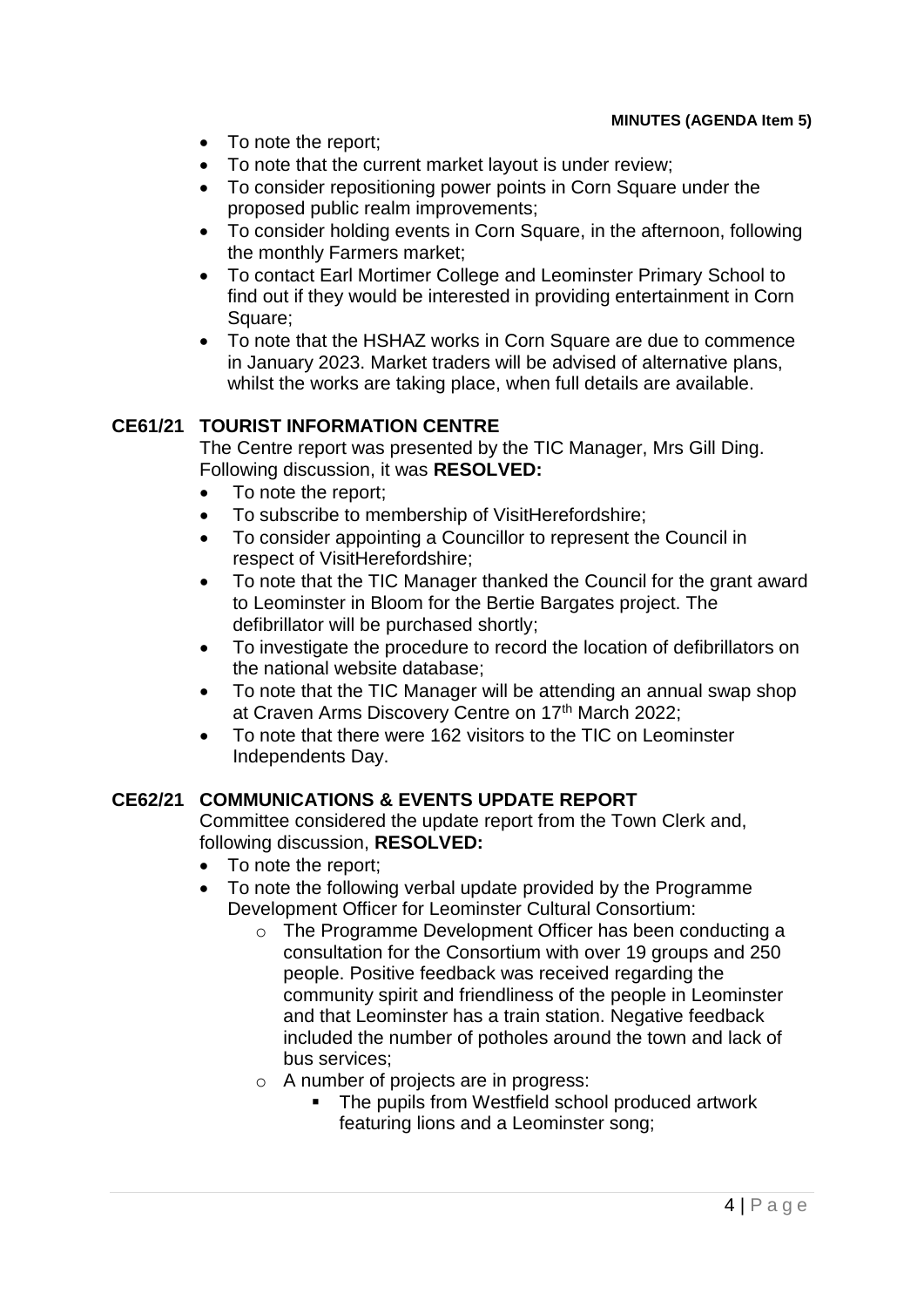- Sixth Form students from Westfield school have written a Lion Trail of Leominster. This will be offered to the TIC for production of a leaflet for resale with a proportion of the proceeds being given to the school. The leaflet could also be made available on the Web App for resale;
- The Fetch Theatre Company are making a 9-foot-tall lion puppet and plan to launch the puppet on Saturday 4<sup>th</sup> June 2022 for the Queen's Platinum Jubilee. The puppet will spend 2 weeks at Earl Mortimer College during the build so that students can be involved;
- Everybody Dance are holding a 6-week series of workshops on Thursdays at Barons Cross;
- **Logo designs have been developed by Hereford College** of Arts students.
- To note the following verbal update, provided by the Projects and Grants Officer, regarding the High Street Heritage Action Zone:
	- $\circ$  Children's Trail A Children's trail is being produced, linked to existing heritage interpretation boards in the town centre. A passport and crayons will be available from the TIC, which can be used to collect 'brass rubbings' at each site of interest. The trail can be followed electronically via the HSHAZ Web App;
	- o Youth Engagement: A local historic buildings artist is holding workshops with school students. Pictures will be displayed on bus shelters in Leominster bus station;
	- o Shops and Buildings Information Trail The HSHAZ Web App will provide information on historic buildings in the town centre, with links to businesses that currently occupy the buildings. Consideration is being given to producing plaques for buildings of note in the future;
	- $\circ$  Web-based heritage app The sub-group appointed by the HSHAZ Steering Group has been developing the project with Visual Works and the app will be launched on 31st March 2022. Further content will be added throughout the life of the HSHAZ Scheme;
	- $\circ$  Wi-Fi and footfall counters in the town centre The Wifi provision in Corn Square will go live by the end of March 2022. Further locations are being considered for installation of the infrastructure required to extend Wifi throughout the town and onto the Grange. Westend WiFi will be installing 'things connectivity' that will cover much of Leominster. This infrastructure has a wide range of potential applications for Herefordshire Council and other local organisations, including the installation of technology to assist with flood management, air quality monitoring, and the support of vulnerable adults by monitoring housing humidity (black mould), temperature (fuel poverty), and movement (lack of activity);
	- $\circ$  Conservation Area appraisal An appraisal briefing is due to take place on Thursday 17<sup>th</sup> March 2022;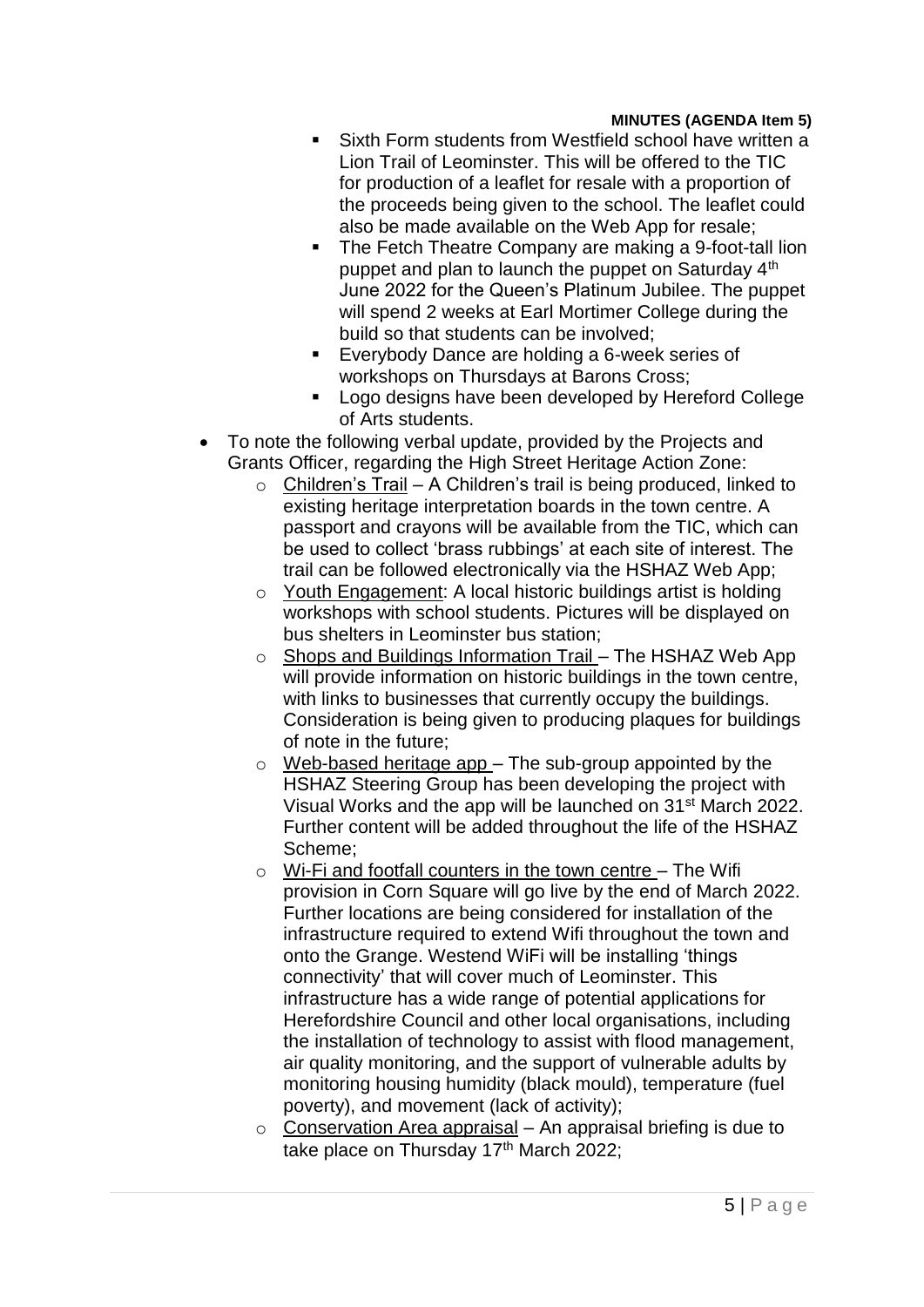- o Listing Enhancement project Historic England are seeking to use dendrochronology investigations and local knowledge to improve and expand records for Leominster's listed buildings;
- $\circ$  Public Realm Consultation with the public, shopkeepers and other organisations is planned to start in April / May 2022. The works in Corn Square will commence after January 2023.
- To note the following appointments attended by the Mayor:
	- $\circ$  Friday 11<sup>th</sup> February Meeting with the High Sheriff in Leominster
	- $\circ$  Saturday 12<sup>th</sup> February Leominster Seed Swap Event at the Priory
	- o Thursday 24th February County Food Fayre at Eastnor Castle
	- $\circ$  Saturday 26<sup>th</sup> February Boxing Night at Leominster Sports & Social Club
	- $\circ$  Saturday 5<sup>th</sup> and Sunday 6<sup>th</sup> March Mayor's Charity Pool Event at Duckers Bar (raising £361 for the Mayor's charities)
	- $\circ$  Tuesday 8<sup>th</sup> March Mayor's Meeting (Hereford)
	- $\circ$  Thursday 10<sup>th</sup> March Meeting with Tracy Morriss from Balfour Beatty in Hereford
	- $\circ$  Saturday 12<sup>th</sup> March Leominster Independents Day
- To note the draft Civic Events list for 2022-23;
- To note that Leominster Festival are currently planning to hold the Grapes Big Street Quiz and Birmingham Philharmonic Orchestra (at the Priory) this year. The clerk is awaiting further information regarding other events;
- To note that the clerk has received many requests for road closures for Sunday 5<sup>th</sup> June 2022 in order that residents can hold street parties to celebrate the Queen's Platinum Jubilee. Balfour Beatty will arrange for the road closures to be put in place. It is recommended that residents take out their own public liability insurance to cover the events;
- To note that a 'Picnic in the Park' event will be held in the Grange, on Sunday 5th June 2022, to celebrate the Queen's Platinum Jubilee. The event will be organised by Town Council staff although Councillor's will be able to provide assistance;
- To note that the clerk is awaiting information regarding the possibility of lighting a Beacon on Eaton Hill to mark the Queen's Platinum Jubilee;
- To note that the Three Choirs Festival have provided the Town Council with 2 free tickets for the Viol consort Fretwork event and 4 free tickets for the Young Artist Organ Recital. The tickets will be raffled and proceeds given to the Mayor's charities;
- To note that the organisation of the Leominster Food Fayre, to be held on 3<sup>rd</sup> September 2022, has commenced. It was suggested that a green carpet is purchased for Corn Square in order that it resembles a garden. Stallholders from previous events will be contacted to find out if they would like to be involved. A quote has been requested for a coffee cart to be present at the event;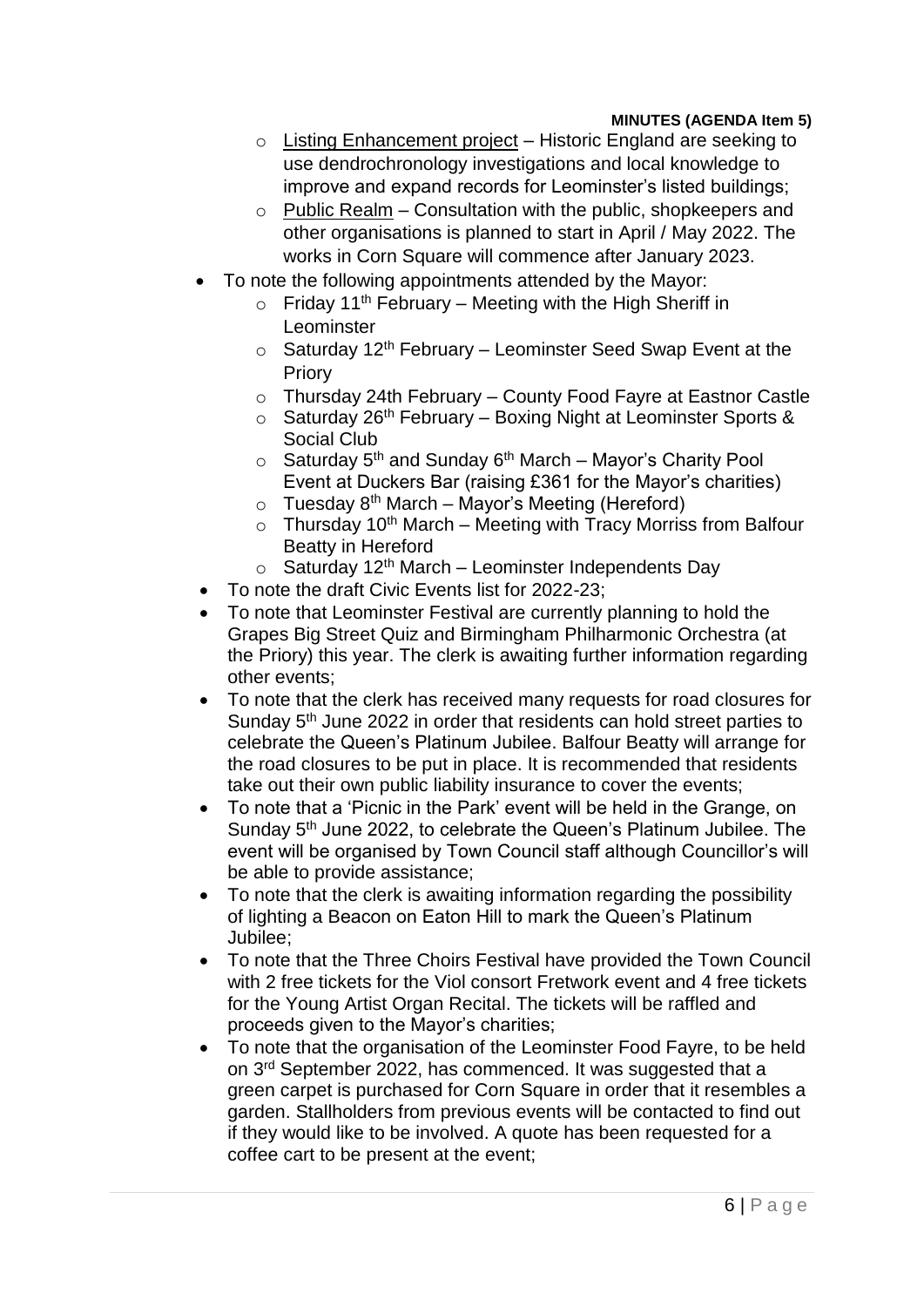- To consider using the Fetch Theatre Company's 9-foot lion puppet to switch on the Christmas Lights on 26<sup>th</sup> November 2022;
- To note that monthly meetings have been taking place regarding the organisation of the Victorian Street Market. Permission has been obtained to operate horse and carriage rides around the town. Quotes have been requested for a group of actors (the Ragged Victorians) to dress up as Victorian characters around the town and for a Punch and Judy show in the Secret Garden;
- That Councillors will forward any information to be published on the Town Council website to the clerk initially;
- To consider providing assistance to sell Leominster News at Morrison's supermarket on the 1<sup>st</sup> Tuesday each month. The clerk will circulate details to Councillors.

### **CE63/21 DATE OF NEXT MEETING**

Committee noted that the next Communication and Events meeting would be held on Tuesday 17<sup>th</sup> May 2022 at 11:30am in the Stable Gallery, 11 Corn Square, Leominster, HR6 8YP (subject to approval of the meetings calendar at the next Full Council meeting on 28<sup>th</sup> March 2022).

There being no other business, the Chair thanked members for their attendance and closed the meeting at 13.23 hours.

**CHAIR:**

**DATE:**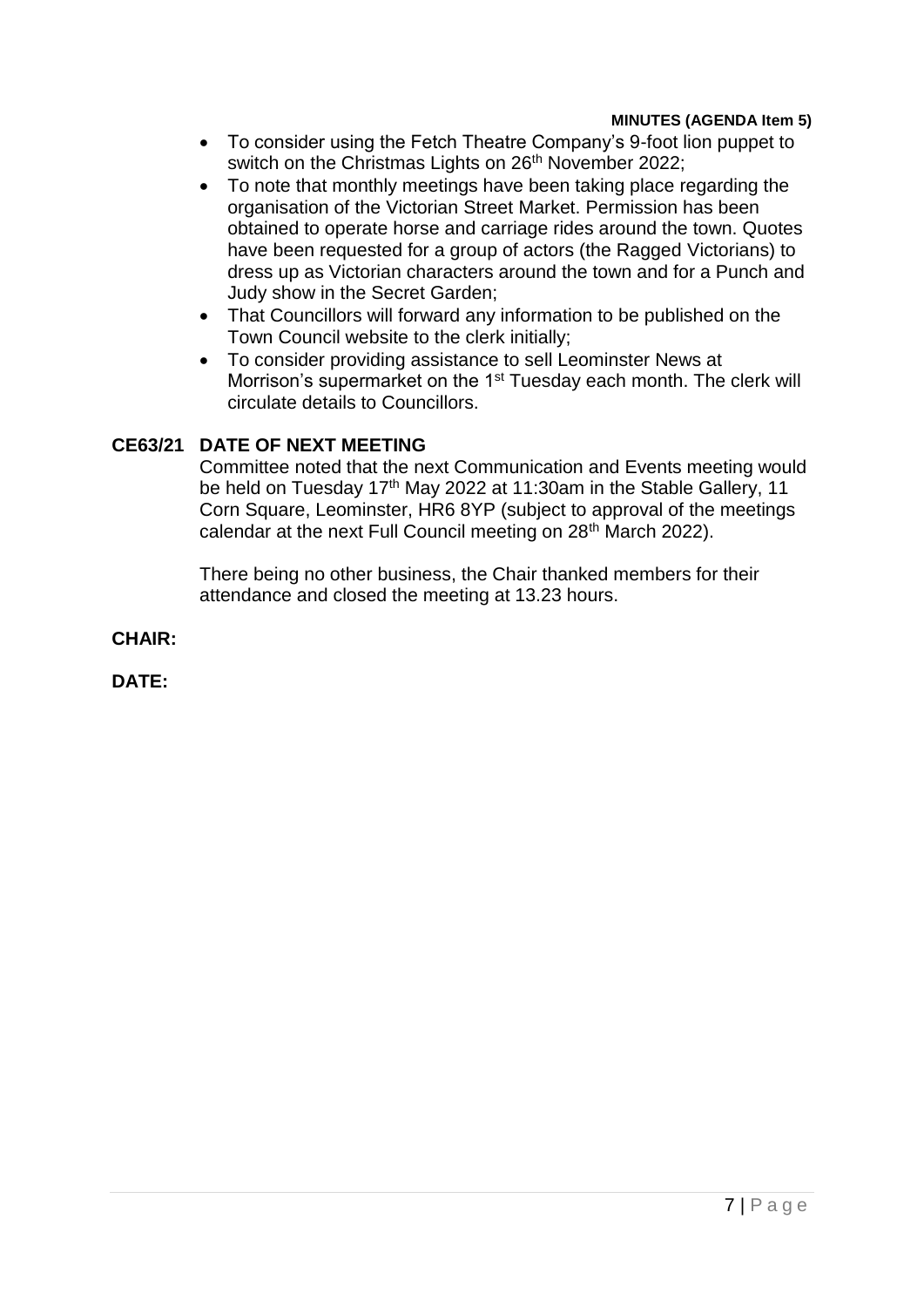#### **AGENDA Item 7**

# Friday Markets

| Date    | Regular | Casual | Charity | £                    |
|---------|---------|--------|---------|----------------------|
| 11/3/22 |         |        |         | 165.00               |
| 18/3/22 | 12      |        |         | 259.00               |
| 25/3/22 | 10      |        | 1       | Concession Day 80.00 |
| 1/4/22  | 10      |        |         | 209.00               |
| 8/4/22  | 11      |        |         | 224.00               |
| 15/4/22 | 12      |        |         | 259.00               |
| 22/4/22 | 12      |        |         | 259.00               |
| 29/4/22 | 9       |        |         | 174.00               |
|         |         |        |         |                      |
|         |         |        |         | £1,629.00            |

Market attendance stability has been maintained throughout the period. Most traders are reporting a definite increase in sales on most occasions.

The market on Friday 3rd June (Jubilee Bank Holiday) will take place as usual with some added attractions and entertainment it is hoped.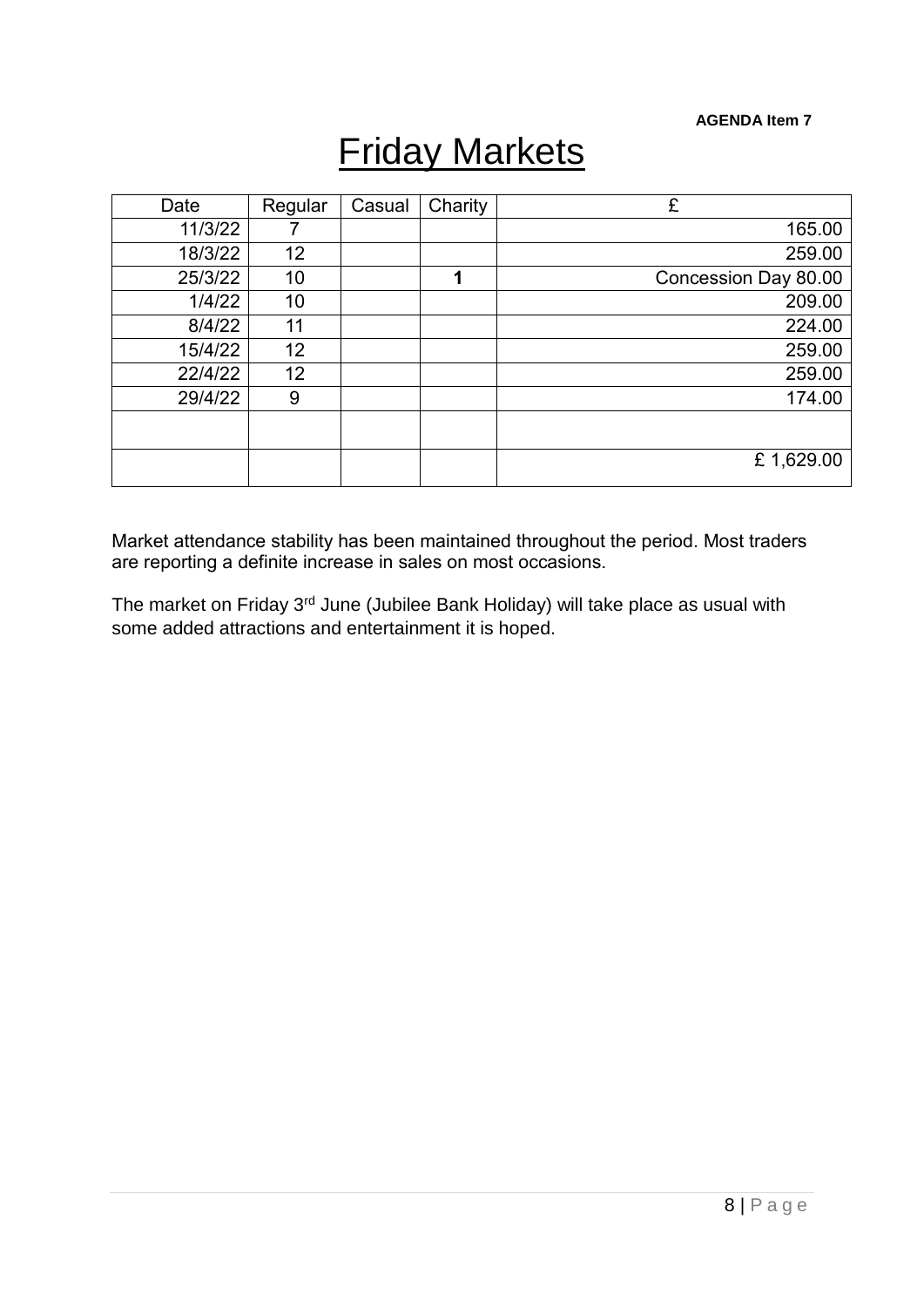| <b>Tourist Information Centre Manager's Report May 2022</b> |  |  |  |
|-------------------------------------------------------------|--|--|--|
|-------------------------------------------------------------|--|--|--|

| <b>ITEM</b>                          | <b>REPORT</b>                                                                                                                                                                                                                                                                                                                                                                                                                                                                                                                                                                                                                                                                                                                                                                                                                                                                                                                                                                                                                                                             | <b>TO NOTE /</b><br><b>ACTION</b> |
|--------------------------------------|---------------------------------------------------------------------------------------------------------------------------------------------------------------------------------------------------------------------------------------------------------------------------------------------------------------------------------------------------------------------------------------------------------------------------------------------------------------------------------------------------------------------------------------------------------------------------------------------------------------------------------------------------------------------------------------------------------------------------------------------------------------------------------------------------------------------------------------------------------------------------------------------------------------------------------------------------------------------------------------------------------------------------------------------------------------------------|-----------------------------------|
| <b>Staff</b>                         | One member of staff has helped with cleaning the<br>Servants Quarters covering annual leave, pending<br>the appointment of the new caretaker. A new<br>volunteer has been recruited.                                                                                                                                                                                                                                                                                                                                                                                                                                                                                                                                                                                                                                                                                                                                                                                                                                                                                      |                                   |
| <b>Tourism</b><br><b>Development</b> | The TIC Manager has attended two local leaflet<br>swap shops, where local tourism businesses come<br>to exchange local guides and fliers. One was at the<br>Craven Arms Discovery Centre organised by<br>South Shropshire Tourism, and the other at the<br>Causeway Restaurant at the golf club at Wormsley<br>organised by Eat Sleep Live Herefordshire. As<br>much local information as possible is collected to<br>display for the TIC customers and the Leominster<br>guides, along with the Black and White Village<br>Trails, are taken for the local B&Bs and attractions<br>to take away and display.                                                                                                                                                                                                                                                                                                                                                                                                                                                             |                                   |
| Leominster<br>in Bloom               | Judging Day has been confirmed as Friday the 8th<br>July from $10 - 12.30$ . The judges will arrive at the<br>back of the Town Council offices.<br>The Leominster Scouts have been planting herbs in<br>the entrance beds of Etnam Street car park. The<br>containers have all been cleared by volunteers<br>ready for summer planting which will take place<br>fairly soon now that the fair is out of the way. All the<br>plants that can be preserved are either re-used in<br>the permanent beds, or potted up to sell at the Plant<br>Fair that is being organised for Saturday the 21 <sup>st</sup><br>May. The area around the sheep statue (Lady<br>Baabaa) has been tidied and trimmed.<br>The perspex windows have been replaced in the<br>main part of Bertie Bargates and the metal part of<br>the door has been sand-blasted at a local garage<br>and is being painted ready to be put in to the new<br>wooden surround. The defibrillator has been<br>ordered and will be installed once the back board<br>has been replaced and the electricity turned on. |                                   |
| <b>Servants</b><br><b>Quarters</b>   | Bookings have been steady. There<br>are still<br>occasional cancellations and postponements due to<br>COVID-19.<br>Guests are still awarding 5 star reviews.<br>Recent earnings: March £675.00 April £289.00 May<br>£1157 (Predicted)                                                                                                                                                                                                                                                                                                                                                                                                                                                                                                                                                                                                                                                                                                                                                                                                                                     |                                   |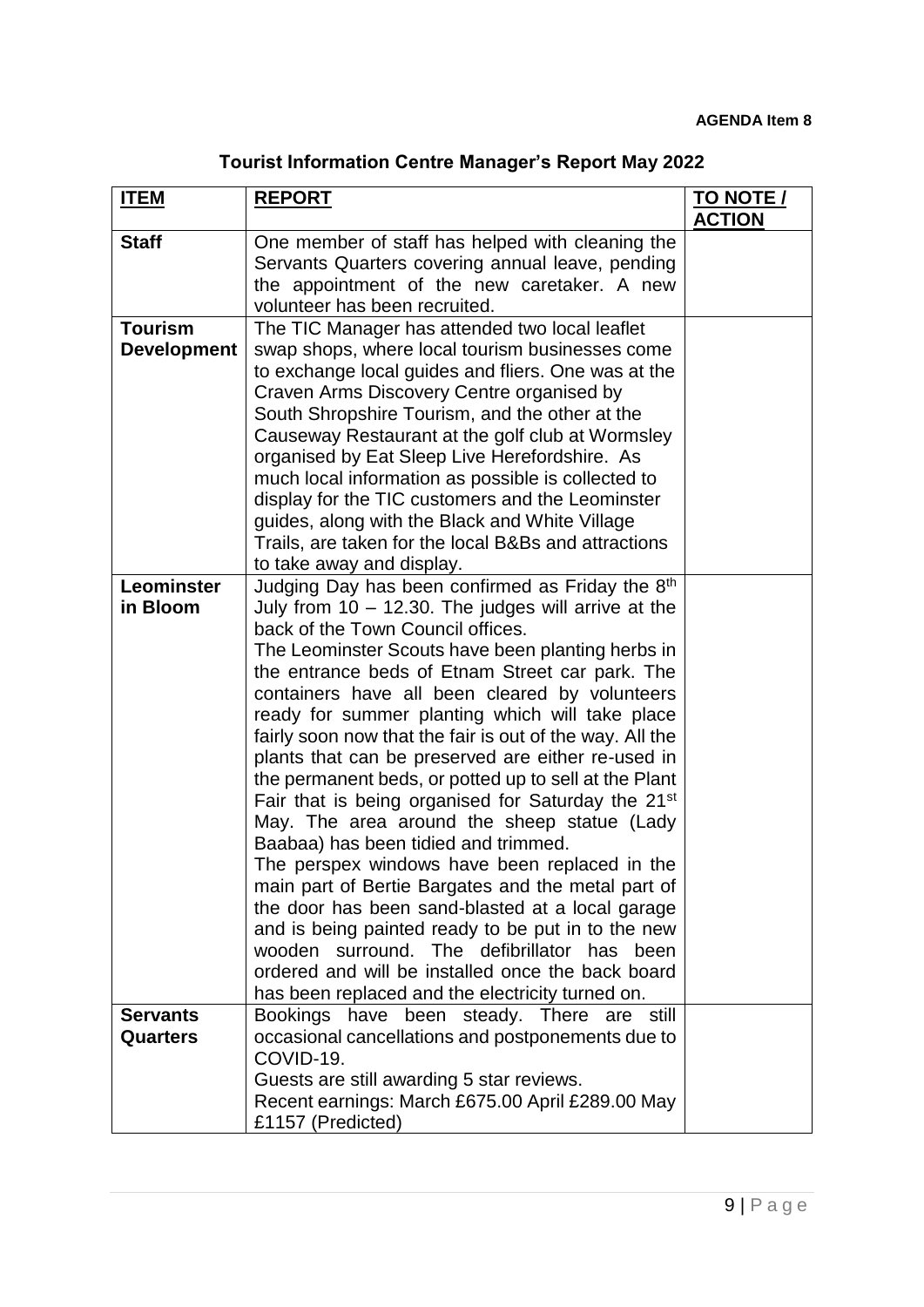| <b>ITEM</b>       | <b>REPORT</b>                                                                                                                                                                                                                                                                                                                                                                                                                                                                                                                                                                                                                               | TO NOTE /<br><b>ACTION</b> |
|-------------------|---------------------------------------------------------------------------------------------------------------------------------------------------------------------------------------------------------------------------------------------------------------------------------------------------------------------------------------------------------------------------------------------------------------------------------------------------------------------------------------------------------------------------------------------------------------------------------------------------------------------------------------------|----------------------------|
| <b>Other news</b> | Leominster Festival tickets are being sold for the<br>Birmingham Philharmonic and the walking<br>programme. Other events are being booked online.<br>On Friday 17 <sup>th</sup> June VisitHerefordshire is re-<br>launching the Herefordshire Trail. Throughout the<br>county people will be walking parts of the trail so that<br>the entire Trail is being walked all in the same day.<br>Way-markers have been replaced with new<br>branding and the path itself is being cleared and<br>repaired in readiness. Each market town will be<br>asked to purchase two new wooden way-marker<br>posts to show where the trail passes through. |                            |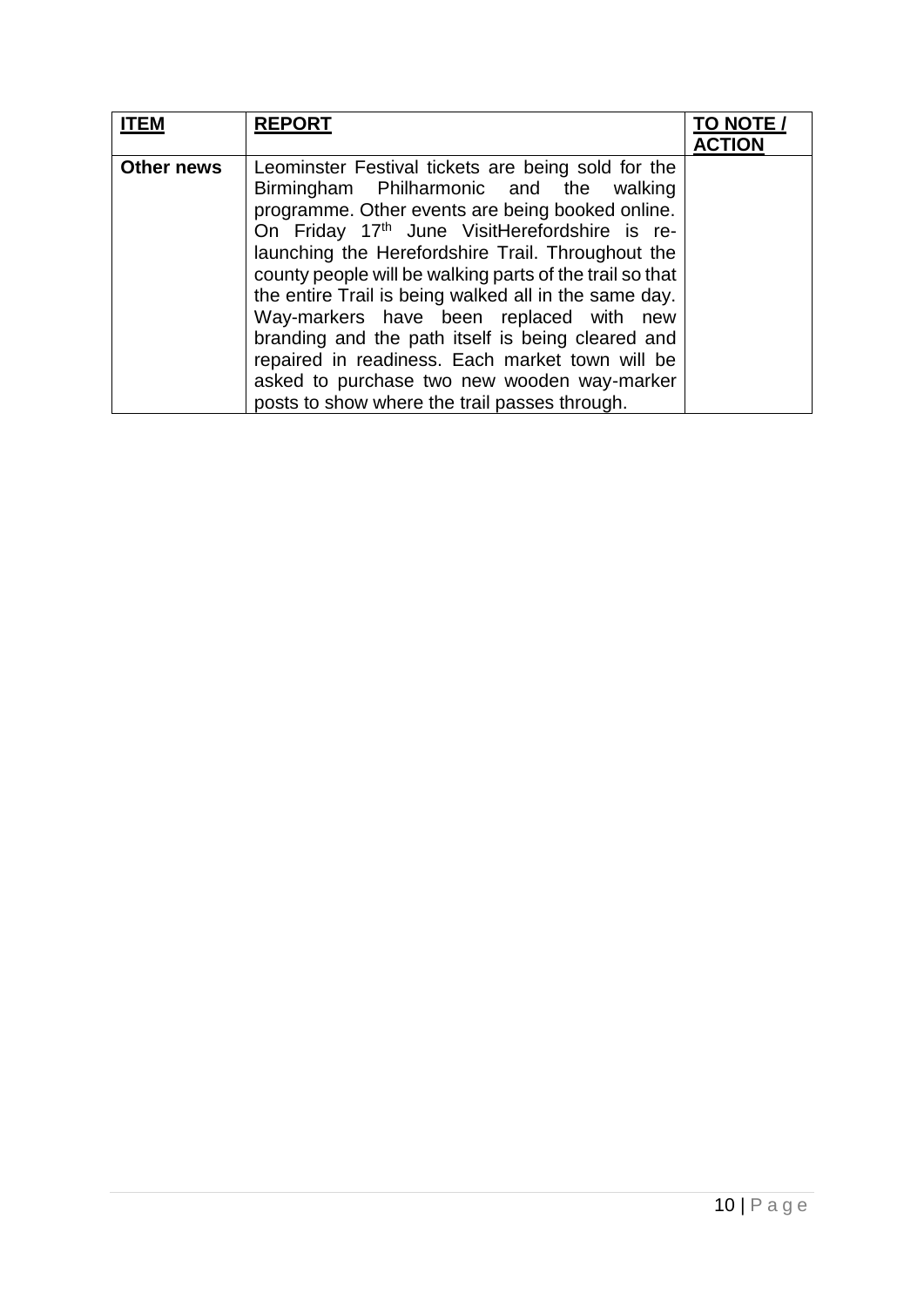

### **LEOMINSTER TOWN COUNCIL**

### **COMMUNICATION & EVENTS COMMITTEE**

| <b>TOURIST INFORMATION CENTRE VISITOR NUMBERS</b> |       |       |       |       |       |       |       |       |       |       |       |       |       |       |      |          |      |
|---------------------------------------------------|-------|-------|-------|-------|-------|-------|-------|-------|-------|-------|-------|-------|-------|-------|------|----------|------|
|                                                   |       |       |       |       |       |       |       |       |       |       |       |       |       |       |      |          |      |
|                                                   | 2006  | 2007  | 2008  | 2009  | 2010  | 2011  | 2012  | 2013  | 2014  | 2015  | 2016  | 2017  | 2018  | 2019  | 2020 | 2021     | 2022 |
| January                                           | 2048  | 1890  | 1871  | 1752  | 1111  | 513   | 1568  | 1170  | 1260  | 1441  | 1292  | 1226  | 1393  | 1242  | 1394 | $\Omega$ | 488  |
| February                                          | 2028  | 2827  | 2135  | 1693  | 1766  | 1756  | 1700  | 1546  | 1554  | 1793  | 1690  | 1192  | 1630  | 1408  | 1405 | 0        | 818  |
| March                                             | 2508  | 1961  | 2378  | 2308  | 2415  | 2994  | 2434  | 1604  | 1878  | 1996  | 1872  | 1997  | 1826  | 1913  | 614  | 0        | 1200 |
| April                                             | 3452  | 3353  | 3091  | 3047  | 2779  | 3352  | 2249  | 2037  | 2635  | 2952  | 2179  | 1956  | 1923  | 1735  | 0    | 570      | 1240 |
| May                                               | 2902  | 3822  | 3402  | 2859  | 2839  | 3376  | 3015  | 2871  | 2872  | 3203  | 2911  | 2485  | 2208  | 1863  | 0    | 1004     |      |
| June                                              | 4029  | 3721  | 3303  | 3076  | 3284  | 3575  | 2898  | 3147  | 2647  | 2950  | 2508  | 2225  | 2600  | 1807  | 0    | 1462     |      |
| July                                              | 4206  | 3440  | 3780  | 3382  | 3799  | 3431  | 3293  | 3056  | 3088  | 2958  | 3123  | 1983  | 2212  | 2382  | 558  | 1576     |      |
| August                                            | 5365  | 4556  | 3915  | 4008  | 3987  | 4498  | 3283  | 3585  | 3872  | 3116  | 4378  | 2542  | 3038  | 2204  | 662  | 1711     |      |
| September                                         | 3554  | 3978  | 3373  | 3129  | 3376  | 3340  | 2988  | 2552  | 3372  | 3093  | 2223  | 3897  | 2829  | 2197  | 1048 | 1411     |      |
| October                                           | 3064  | 3096  | 2492  | 2366  | 2551  | 2794  | 2116  | 3056  | 2169  | 2199  | 1843  | 1758  | 1847  | 1924  | 687  | 1167     |      |
| November                                          | 2126  | 2214  | 1845  | 1633  | 1708  | 2253  | 1738  | 1726  | 1716  | 1438  | 1735  | 1577  | 2176  | 1390  | 78   | 1043     |      |
| December                                          | 2169  | 1977  | 1849  | 1480  | 1368  | 2007  | 1411  | 1368  | 1736  | 1266  | 1695  | 1894  | 1897  | 1089  | 450  | 559      |      |
|                                                   | 37451 | 36835 | 33434 | 30733 | 30983 | 33889 | 28693 | 27718 | 28799 | 28405 | 27449 | 24732 | 25579 | 21154 | 6896 | 10503    |      |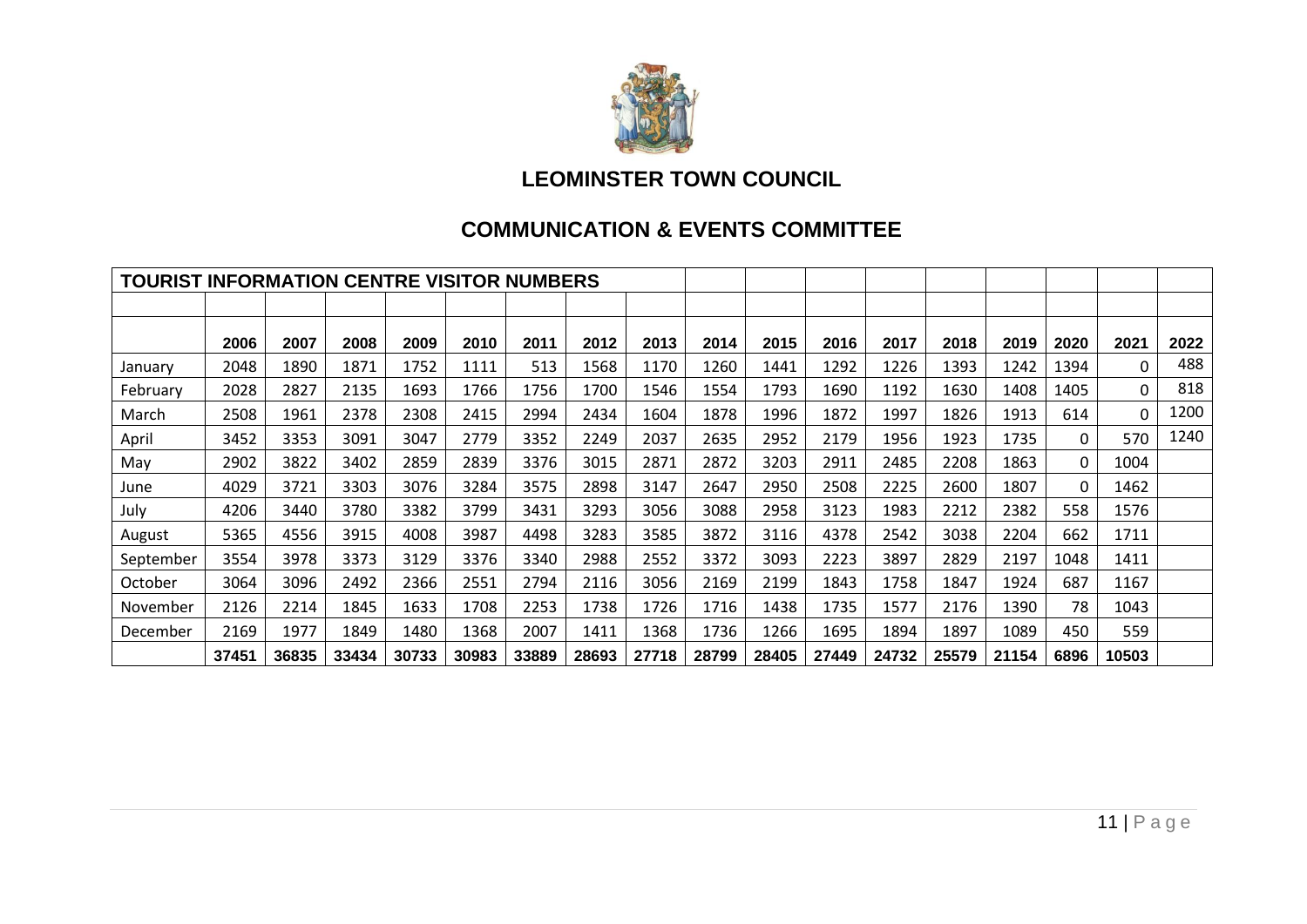

### **LEOMINSTER TOWN COUNCIL**

### **COMMUNICATION & EVENTS COMMITTEE**

**Communications & Events Committee**

**Date: 11th May 2022 Title: Communications & Events Update Report Purpose of the Report: To provide Members with an update relating to the communications and events projects currently being developed Contact Officers: Julie Debbage**

### **1. RECOMMENDATION**

- **1.1 That the report be noted.**
- **1.2 To make decisions on 4.4 and 5.2.**

#### **2. BACKGROUND**

- 2.1 The Committee's main responsibilities are as follows. These are included in the Terms of Reference and are not exhaustive:
	- Markets and Fairs:
	- The Tourist Information Centre:
	- Council events;
	- Council communication;
	- Local Events supported by Leominster Town Council.
- 2.2 This report provides background information to Committee on progress events and communications projects and initiatives currently being developed, and identifies actions required.

### **3. MARKETS**

3.1 The following road closures are in place for the 2022 Farmers Markets and other market related events. Roads that can be closed are Corn Square, Corn Street and Victoria Street.

**AGENDA Item 9**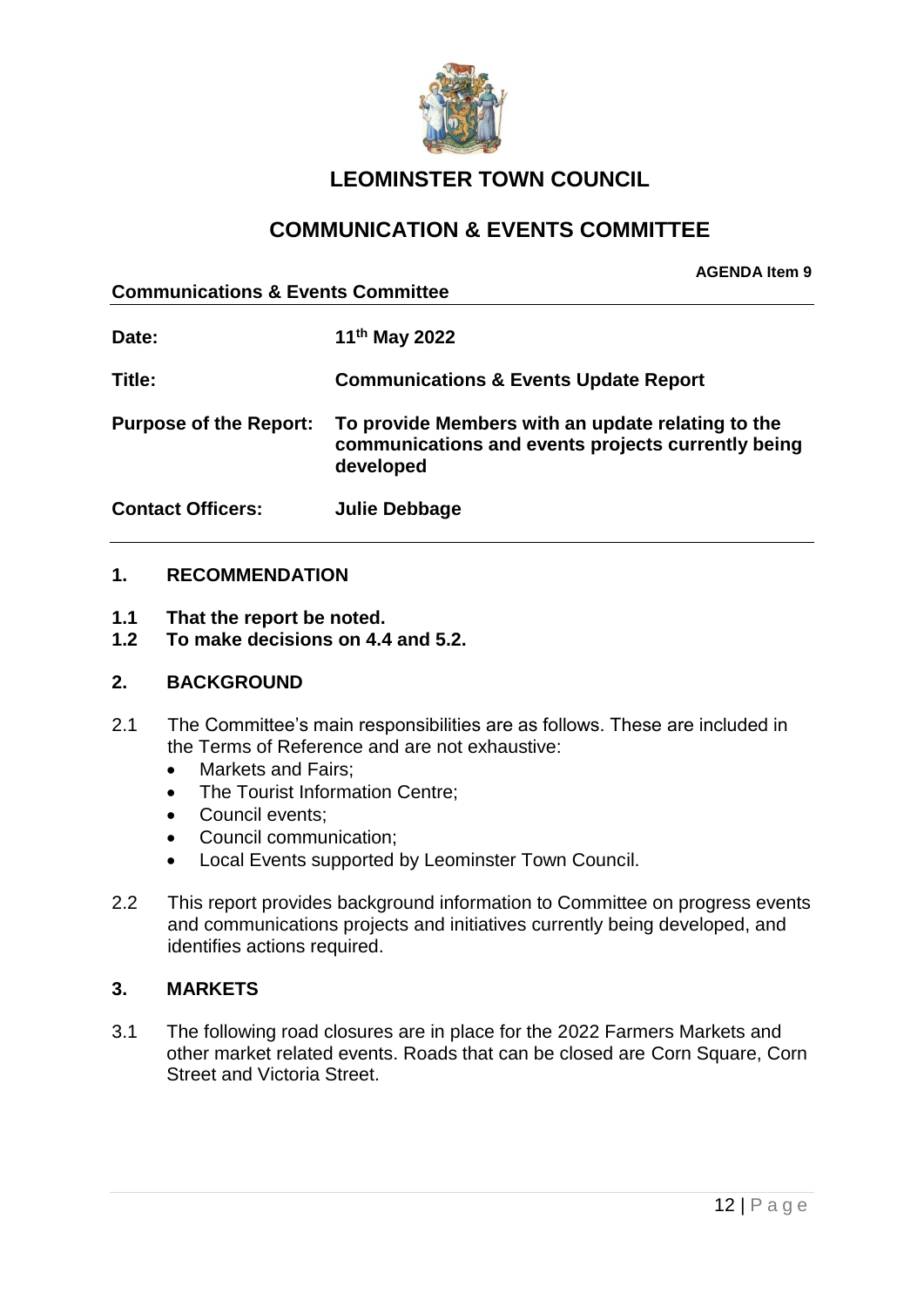Corn Square, Corn St, Victoria Street – Farmers Markets 2022

- 11th June
- 9<sup>th</sup> July
- $\bullet$  13<sup>th</sup> August
- $\bullet$  10<sup>th</sup> September
- $\bullet$  8<sup>th</sup> October
- $\bullet$  12<sup>th</sup> November
- $\bullet$  10<sup>th</sup> December

### **4. COMMITTEE MATTERS**

### 4.1 *HSHAZ/Cultural Consortium*

To receive a verbal update on the HSHAZ and the Cultural Consortium programme.

### 4.2 *Mayoral Engagements*

To receive a report on the Mayoral Events attended.

### 4.3 *Mayor Making 2022*

Mayor Making will take place at 7pm on 21<sup>st</sup> May in The Priory Church and the final script will be circulated shortly. This will include Civic Awards and will be followed by light refreshments.

### 4.4 *TIC Opening Hours*

To discuss a change to the opening hours of the Tourist Information Centre.

### **5. EVENTS UPDATE**

#### 5.1 *The Leominster Festival & Cultural Consortium Events June 2022* Plans include the following:

Thursday 2<sup>nd</sup> June 10am Leominster Rambling Club Walk to Berrington and back 7pm Walenty Pytel's Sculptures Screening at Grange Court Friday 3rd June 9am – 1pm Leominster Festival Market 3pm Talk with Joe Cocker 'Tales from my travels' at Lion Ballroom 7pm The Grapes Big Street Quiz, Broad Street Saturday 4<sup>th</sup> June 10am Free children's crafts and tea party at Grange Court 10am ECHO Colour Run from Bridge Street Sports Centre 11am-3pm Family Fun Day on The Grange 2.45pm-4pm Leominster Museum Open Afternoon with 50<sup>th</sup> Birthday **Celebrations** 4.30pm Platinum Jubilee Celebration – Priory Church Sunday 5<sup>th</sup> June 10am Walk the Leominster Loop with Walkers are Welcome 7pm Birmingham Philharmonic Orchestra